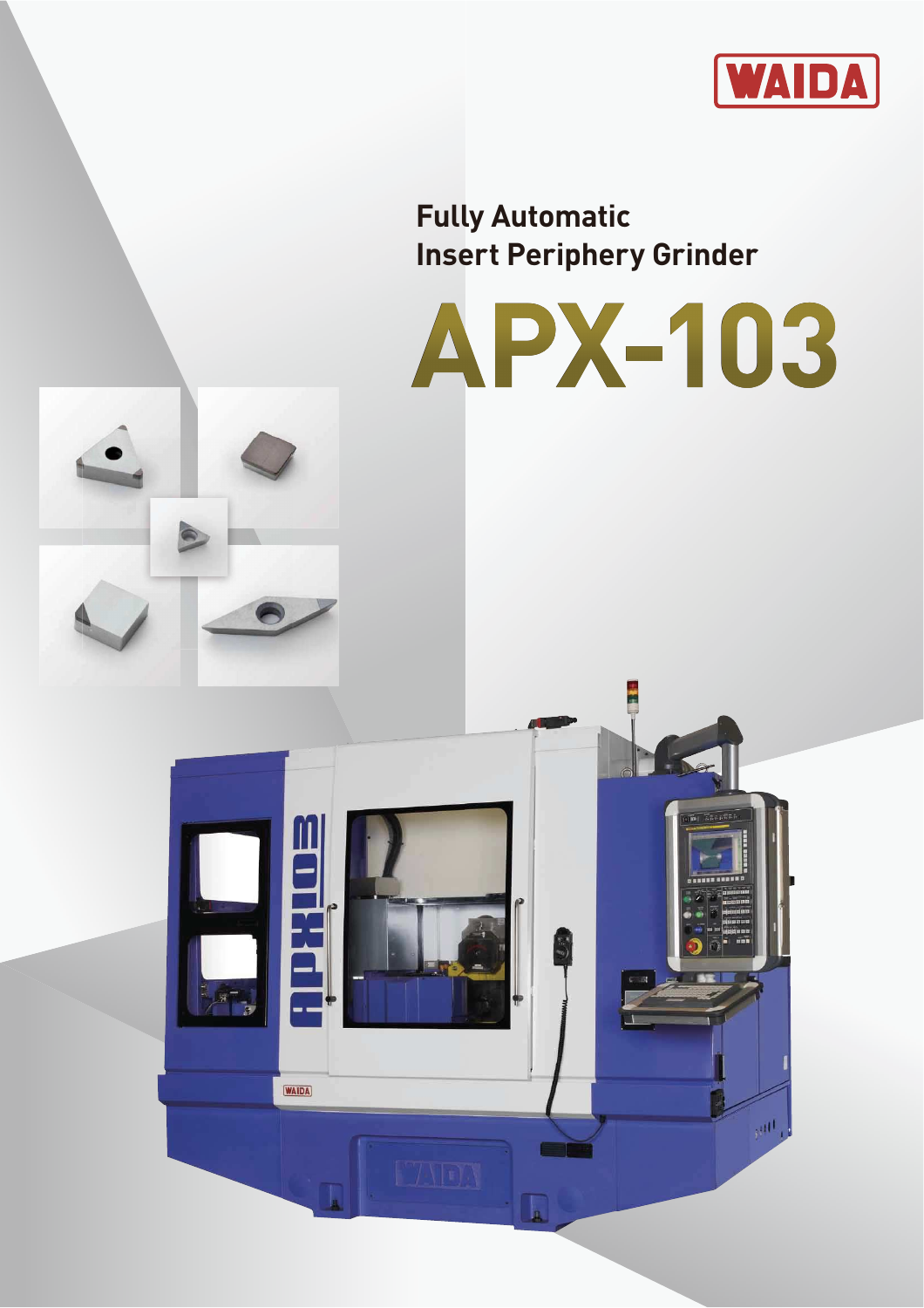# **Insert Periphery Grinder for Throw Away Insert, Achieved High-Productivity and High-Quality**

## MAIN FEATURES

### **Product measurement**



### **Work head**



- **Peripheral grinding and two side K-Land grinding for standard throw away insert.** K-Land grinding with using one side of the wheel, two side K-Land is done by re-clamping workpiece.
- New-developed work head with enhanced rigidity increases the B axis torque. The same rigidity structure is also adopted in C axis.
- **Automatic oil mist lubrication system for feeding unit on X axis (In-feed) and Y axis (Oscillation).**
- Main body and the loader unit are fully covered. 4 Partition and shutter are installed to prevent the intrusion of liquid mist to the drive unit.
- Adopted SCARA robot for workpiece loading & unloading. 5 2 sets of pallet can be equipped. changer (10 pallets
- **Operability has been increased by adopting FANUC for NC** unit, installing new oscillation option and interactive **software, APX ToolLab.**

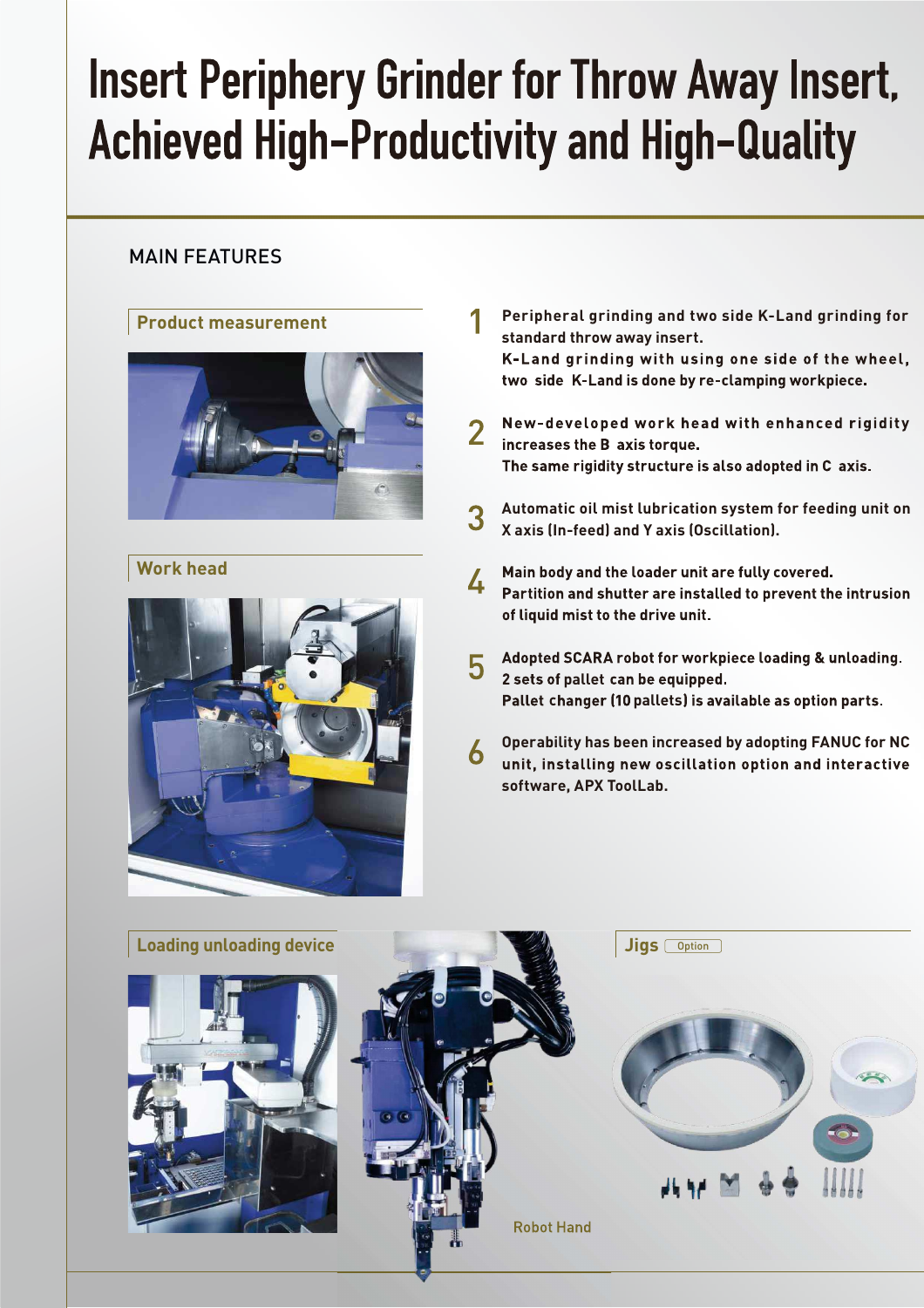**Fully Automatic Insert Periphery Grinder**